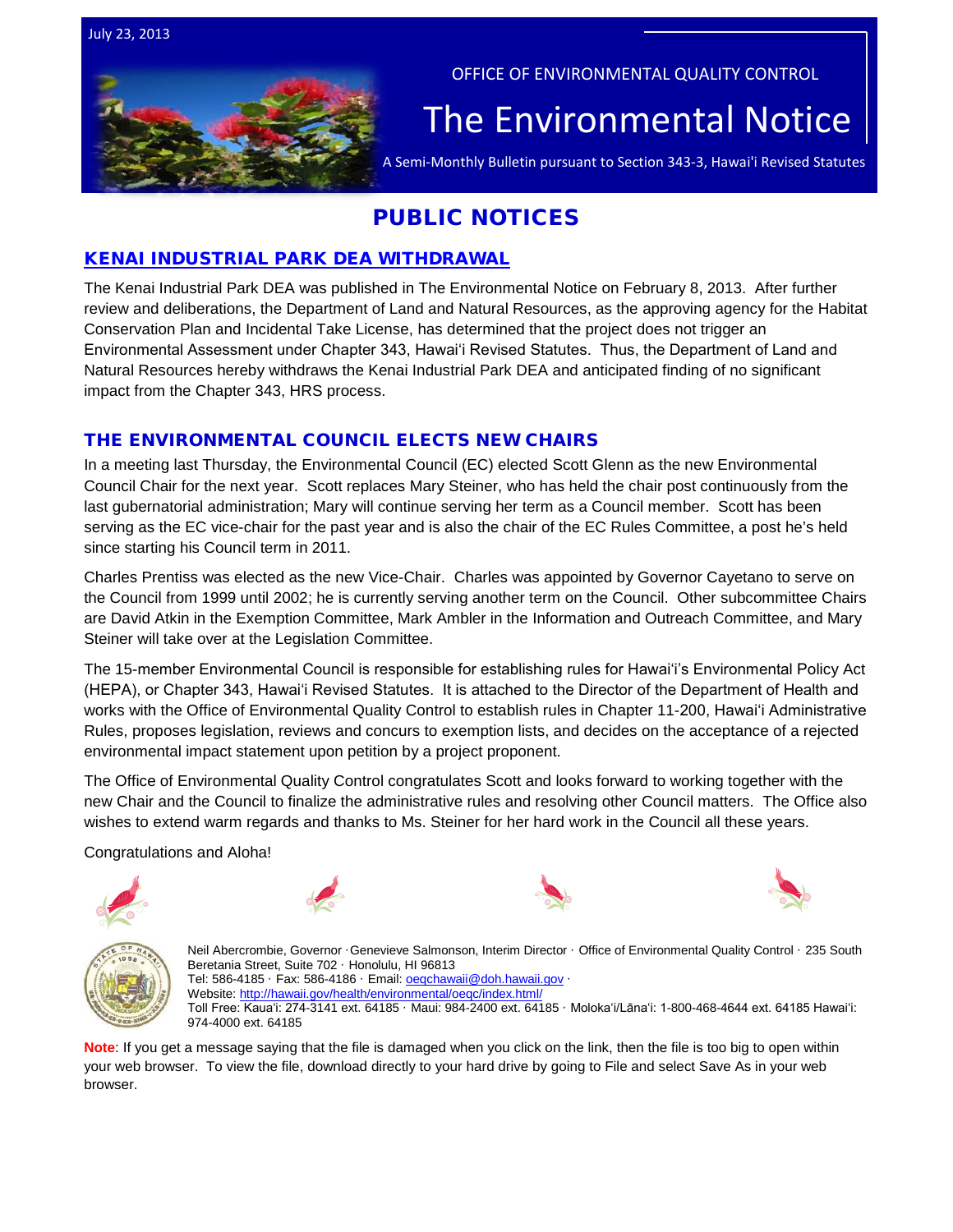| <b>FRONT PAGE</b>                                                                                              |  |
|----------------------------------------------------------------------------------------------------------------|--|
|                                                                                                                |  |
|                                                                                                                |  |
|                                                                                                                |  |
| HAWAI'I (HRS 343)                                                                                              |  |
|                                                                                                                |  |
|                                                                                                                |  |
| 3.                                                                                                             |  |
|                                                                                                                |  |
| <b>MAUI</b>                                                                                                    |  |
|                                                                                                                |  |
|                                                                                                                |  |
| O'AHU (HRS 343)                                                                                                |  |
|                                                                                                                |  |
|                                                                                                                |  |
|                                                                                                                |  |
|                                                                                                                |  |
|                                                                                                                |  |
| <b>WITHDRAWL NOTICES</b>                                                                                       |  |
|                                                                                                                |  |
|                                                                                                                |  |
| <b>EXEMPTION DECLARATION - HAWAI'I COUNTY</b>                                                                  |  |
|                                                                                                                |  |
| <b>COASTAL ZONE MANAGEMENT NOTICES</b>                                                                         |  |
|                                                                                                                |  |
|                                                                                                                |  |
| <b>SHORELINE NOTICES</b>                                                                                       |  |
|                                                                                                                |  |
|                                                                                                                |  |
|                                                                                                                |  |
| <b>SECTION 106 NOTICE</b>                                                                                      |  |
|                                                                                                                |  |
|                                                                                                                |  |
| <b>FEDERAL NOTICES</b>                                                                                         |  |
| 1. Hawaii Institute of Marine Biology, University of Hawai'i Received a Permit to Conduct Research on Captive  |  |
|                                                                                                                |  |
| 2. Request for Extension of Approval to Collect Information associated with the Regulations for the Interstate |  |
|                                                                                                                |  |
|                                                                                                                |  |
|                                                                                                                |  |
|                                                                                                                |  |

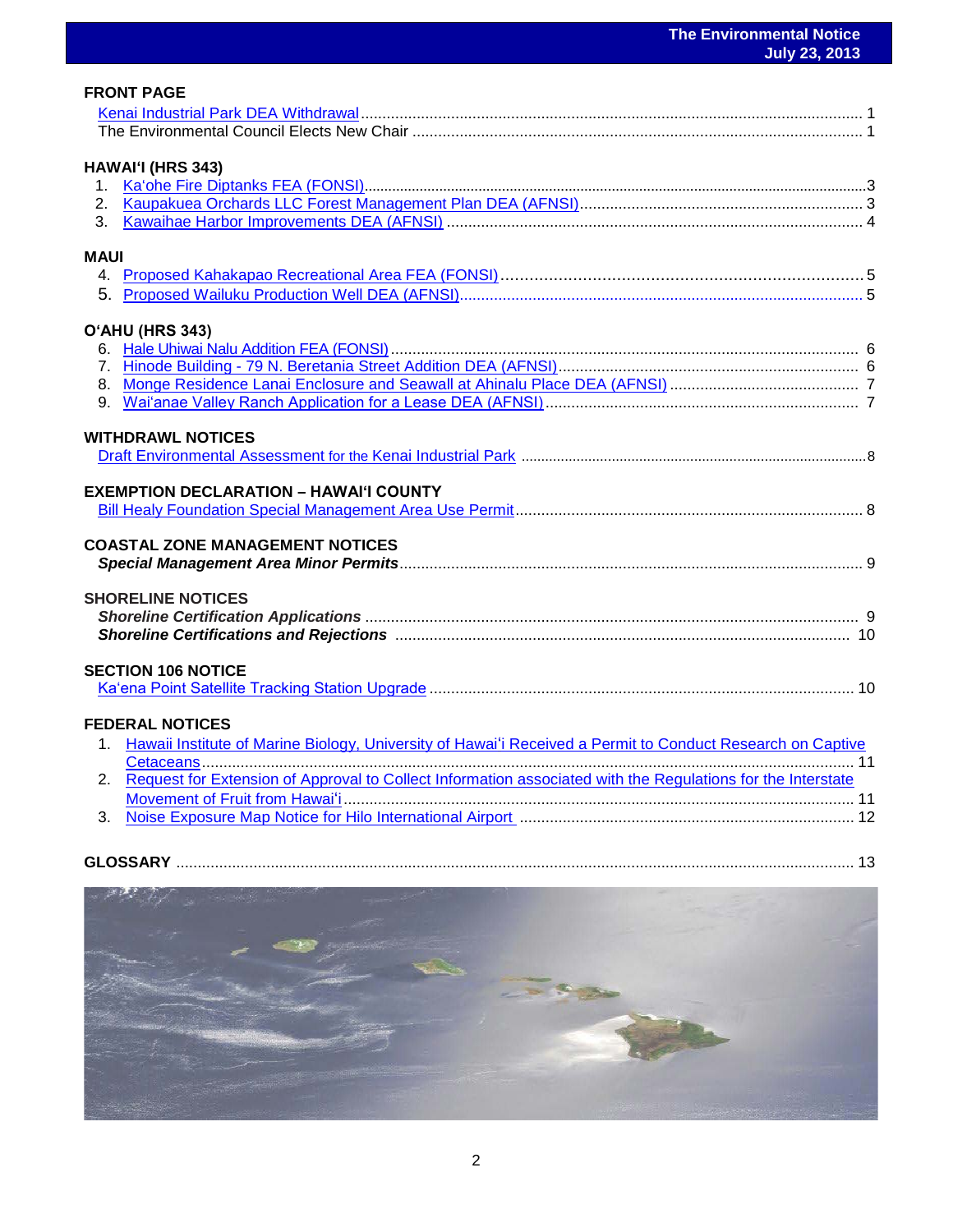# ֖֖֦֧֦֧֧֚֚֚֚֚֚֚֚֚֚֚֚֚֚֚֚֬֡֡֡֡֞֡֡֡֬֡֡֡֬֡֡֡֡֬֞֡֡֡֬ HAWAI**ʻ**I (HRS 343)

#### **1. Ka'ohe [Fire Diptanks](http://oeqc.doh.hawaii.gov/Shared%20Documents/EA_and_EIS_Online_Library/Hawaii/2010s/2013-07-23-HA-FEA-5B-Kaohe-Fire-Diptanks.pdf) FEA (FONSI)**

| Island:                        | Hawaiʻi                                                  |  |
|--------------------------------|----------------------------------------------------------|--|
| <b>District:</b>               | Hamakua                                                  |  |
| TMK:                           | $(3)$ 4-4-015:004 (por.)                                 |  |
| <b>Permits:</b>                | HRS Chapter 6e, Historic Sites approvals                 |  |
| <b>Proposing/Determination</b> |                                                          |  |
| Agency:                        | Department of Land and Natural Resources, Division of    |  |
|                                | Forestry and Wildlife, 1151 Punchbowl Street, Room 131,  |  |
|                                | Honolulu, HI 96813. Contact: John Vetter, (808) 587-4158 |  |
| <b>Consultant:</b>             | Geometrician Associates, PO Box 396, Hilo, HI 96721.     |  |
|                                | Contact: Ron Terry, (808) 969-7090                       |  |
| <b>Status:</b>                 | Finding of No Significant Impact Determination           |  |



The Department of Land and Natural Resources, Division of Forestry and Wildlife, plans to construct water tanks and related infrastructure at two sites on the southwestern slope of Mauna Kea in the Ka'ohe Game Management Area to assist in fighting fires. The sites are located off Road 1, one about 1/2 mile above the Kilohana Hunter Checking Station, and the other 700 feet south of Pu'u La'au. Each site will have a covered, 40,000-gallon holding tank for water obtained from trucks and/or catchment. Via high density polyethylene pipeline placed above ground except where buried beneath roads, the holding tank will feed a smaller, open fire diptank that will be accessed by helicopters equipped with dip buckets. Both sites are in open and previously modified environments accessible by a two-wheel drive vehicle. Ground disturbance will total less than half an acre, and erosion, sedimentation and dust will be controlled by Best Management Practices. The sites are located within the State Land Use Conservation District and Palila Critical Habitat, and the project will protect the values of these areas. No threatened or endangered (T&E) plant species are present at or near the disturbance footprints. Timing of activities will avoid or minimize impacts to T&E animals. No historic or cultural properties will be affected, and visual impacts from the tanks, which will likely be no more than 12 feet tall, will be minor. The project will substantially improve fire protection in this important habitat and recreation area.

#### **2. [Kaupakuea Orchards LLC Forest Management Plan DEA \(AFNSI\)](http://oeqc.doh.hawaii.gov/Shared%20Documents/EA_and_EIS_Online_Library/Hawaii/2010s/2013-07-23-HA-DEA-5E-Kaupakuea-Orchards-LLC-Forest-Management-Plan.pdf)**

| Island:            | <b>Hawai</b> 'i                                                                                                                                                             |             |                      |             |
|--------------------|-----------------------------------------------------------------------------------------------------------------------------------------------------------------------------|-------------|----------------------|-------------|
| <b>District:</b>   | South Hilo                                                                                                                                                                  |             |                      |             |
| TMK:               | (3) 2-8-003-009 and (3) 2-8-003-010                                                                                                                                         |             |                      |             |
| <b>Permits:</b>    | Not Applicable                                                                                                                                                              |             |                      |             |
| <b>Applicant:</b>  | Christopher Trimarco, P.O. Box 98, Pepe'ekeo, HI 96783.<br>(954) 650-0967                                                                                                   | Kailua Kona | Mauna Kea            |             |
| <b>Approving</b>   |                                                                                                                                                                             |             |                      |             |
| Agency:            | Department of Land and Natural Resources, Division of<br>Forestry and Wildlife, 1151 Punchbowl St. Room 325,<br>Honolulu, HI 96813. Contact: Irene Sprecher, (808) 587-4167 |             | Island of<br>Hawai'l | Lav<br>Stat |
| <b>Consultant:</b> | Forest Solutions, P.O. Box 2037, Kamuela, HI 96743.<br>Contact: Nick Koch, (808)776-9900                                                                                    |             |                      |             |
| <b>Status:</b>     | Statutory 30 day public review and comment period starts,                                                                                                                   |             |                      |             |
|                    | comments are due by August 22, 2013. Please send comments to the applicant,<br>approving agency and consultant.                                                             |             |                      |             |

The Kaupakuea Orchards LLC riparian restoration and hardwood timber project Forest Management Plan was approved by the State of Hawaiʻi Forest Stewardship Advisory Committee at their most recent meeting on May 10, 2013.

In brief, the plan has two distinct components which, combined, should significantly improve the subject property and adjacent areas. The land is in a severely degraded condition. Many years of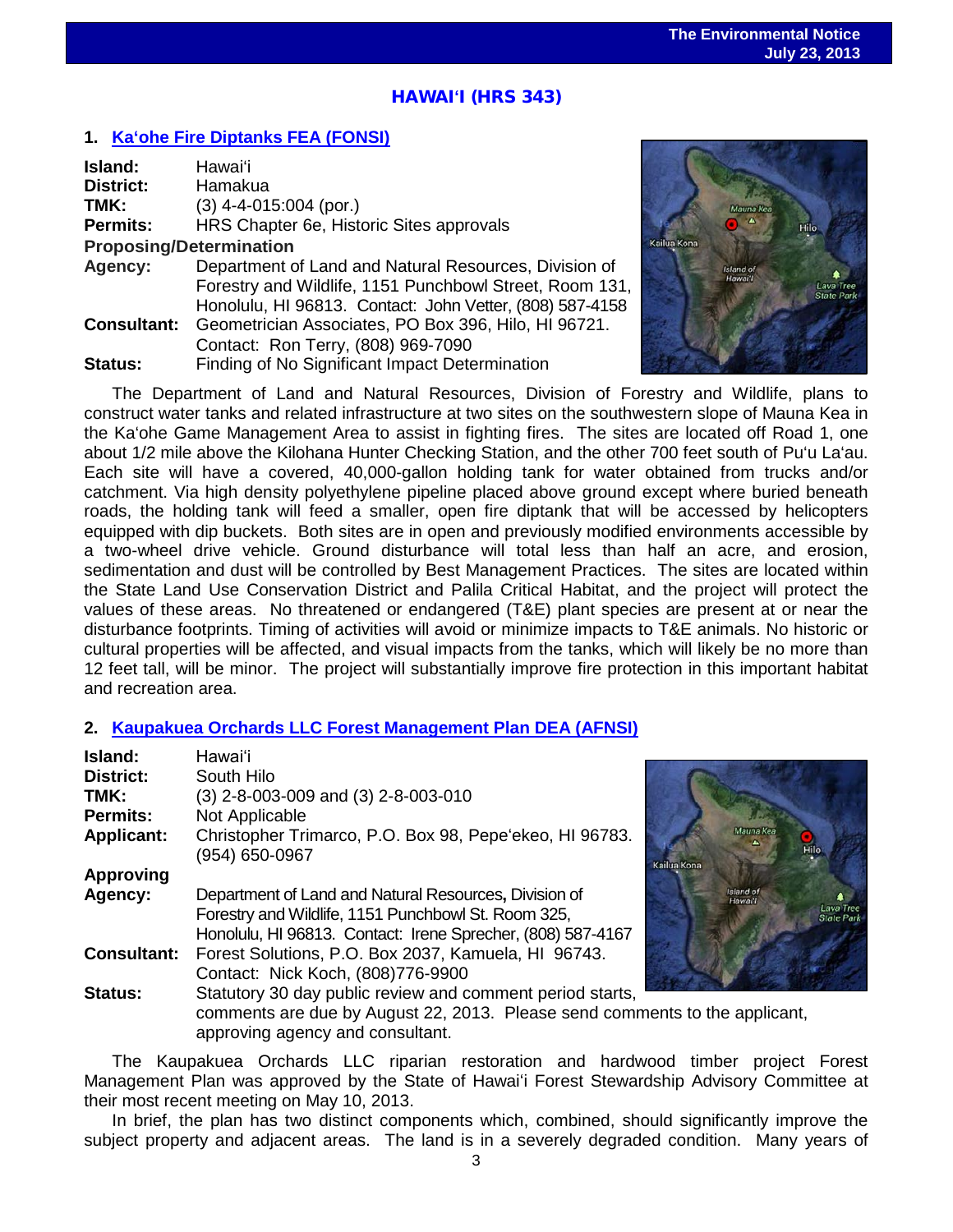sugar cane production followed by subsequent small scale ginger farming and cattle grazing has taken<br>sugar cane production followed by subsequent small scale ginger farming and cattle grazing has taken a toll on the soil and decimated native plant life.

The project will include TMKs (3) 2-8-003:009 and: 010. The total property is approximately 40 acres mauka of Pepeekeo on the Big Island. It's bordered by Kaupakuea Homestead Road to the north and the year around Waiaama Stream to the south.

The stream bank has been entirely taken over by invasive Guavas that have choked off virtually all native plant life. Approximately 850'-900' of stream bank (4.4 acres) will have all Guava eradicated and be replanted with native ferns and Ohia.

The other significant feature of the FMP is to establish a mix of non-invasive tropical hardwood trees and native hardwood trees on what is now 18 acres of pasture land of mixed alien grasses.

#### **3. Kawaihae Harbor [Improvements DEA \(AFNSI\)](http://oeqc.doh.hawaii.gov/Shared%20Documents/EA_and_EIS_Online_Library/Hawaii/2010s/2013-07-23-HA-DEA-5B-Kawaihae-Harbor.pdf)**

| Island:                        | Hawaiʻi                                                                              |  |  |  |
|--------------------------------|--------------------------------------------------------------------------------------|--|--|--|
| <b>District:</b>               | South Kohala                                                                         |  |  |  |
| TMK:                           | (3) 6-1-03: 022 (por.), 023 (por.), 025 (por.), 026, 034, 060                        |  |  |  |
| <b>Permits:</b>                | Section 404 Clean Water Act Permit, Section 401                                      |  |  |  |
|                                | Certification, National Pollutant Discharge Elimination<br>Mauna Kel                 |  |  |  |
|                                | System (NPDES), Section 10 of the Rivers and Harbors                                 |  |  |  |
|                                | Kailua Kona<br>Act (Nationwide Permit for maintenance dredging),                     |  |  |  |
|                                | Section 103 of the Marine Protection, Research and<br>sland of                       |  |  |  |
|                                | Sanctuaries Act (MPRSA) approval for ocean dumping of                                |  |  |  |
|                                | dredged materials, State of Hawai'i Department of Health                             |  |  |  |
|                                | (DOH) -Noise Permit/Variance, Coastal Zone                                           |  |  |  |
|                                | Management (CZM) Consistency Determination.                                          |  |  |  |
| <b>Proposing/Determination</b> |                                                                                      |  |  |  |
| Agency:                        | Department of Transportation, 869 Punchbowl Street, Honolulu, HI 96813.              |  |  |  |
|                                | Contact: Glen Okimoto, (808) 587-2150                                                |  |  |  |
| <b>Consultant:</b>             | SSFM International, Inc., 501 Sumner Street, Suite 620, Honolulu, HI 96817.          |  |  |  |
|                                | Contact: Douglas Zang, (808) 531-1308                                                |  |  |  |
| Status:                        | Statutory 30 day public review and comment period starts, comments are due by August |  |  |  |

22, 2013. Please send comments to the proposing/determination agency and consultant.

The State Department of Transportation, Harbors Division is proposing infrastructure improvements to Kawaihae Harbor. The purposes of the proposed actions are to: serve existing and future demand for harbor facilities; ensure adequate berth lengths and yard space to accommodate multiple users with varying operational needs; ensure safety of navigational and land operations; ensure compliance with federal requirements for harbor security; ensure safety for workers and recreational users at Coral Flats; support Department of Agriculture efforts to protect biosecurity; and protect the public and public resources by improving island resiliency when natural disasters occur. The Hawai'i Island Commercial Harbors 2035 Master Plan Update and subsequent Kawaihae Development Studies were used to Identify needs, future demands, and alternatives for the harbor.

Since dredging in harbor waters is proposed, a Department of the Army (DA) permit will be required for dredge activities to comply with Section 404 of the Clean Water Act and Section 10 of the Rivers and Harbors Appropriation Act. Therefore, this EA has also been prepared to facilitate review and processing of the DA permit application, including consultations to comply with applicable federal requirements such as Section 7 of the Endangered Species Act and Executive Order 13089, Coral Reef Protection.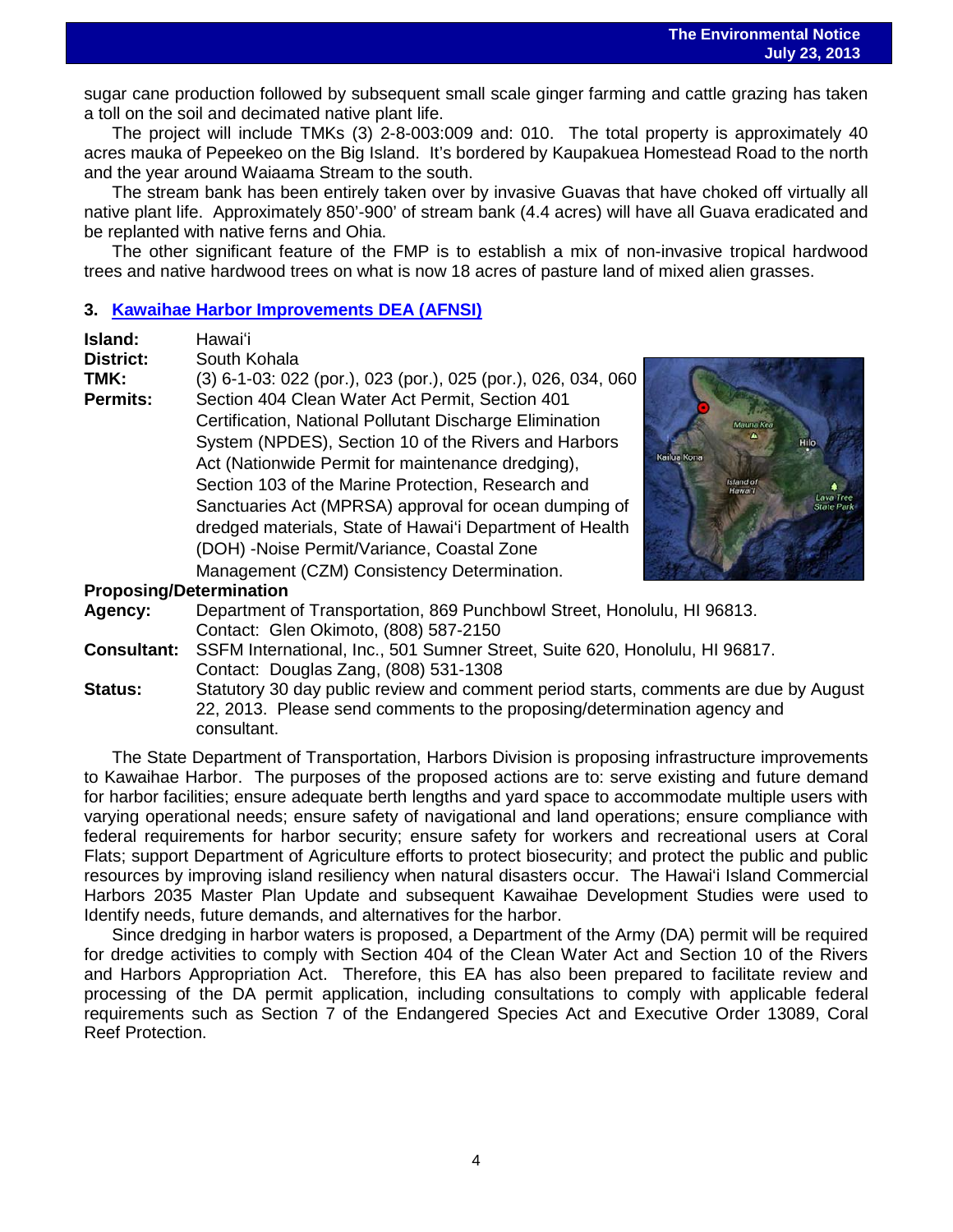# |<br>|<br>' MAUI (HRS 343)

#### **4. [Proposed Kahakapao Recreational Area](http://oeqc.doh.hawaii.gov/Shared%20Documents/EA_and_EIS_Online_Library/Maui/2010s/2013-07-23-MA-FEA-5B-Proposed-Kahakapao-Recreational-Area.pdf) FEA (FONSI)**

| Island:          | Maui                 |
|------------------|----------------------|
| <b>District:</b> | Makawao              |
| TMK:             | $(2)$ 2-4-016:002    |
| <b>Permits:</b>  | <b>BLNR Approval</b> |
|                  |                      |

**Proposing/Determination**

**Agency:** Department of Land and Natural Resources, Division of Forestry and Wildlife, 1151 Punchbowl Street, Honolulu, HI 96813. Contact: Torrie Nohara, (808) 873-3508. **Status:** Finding of No Significant Impact Determination.



Responding to the increased interest and direct inquiries from the public; Na Ala Hele seeks to expand the trail system in the Makawao State Forest Reserve to include the new Kahakapao Recreational Area. The area is intended to provide hiking, equestrian, and bicycling opportunities for the novice to experienced enthusiast, including the very young and old by establishing a gravity/flow trail, a bicycle pump track, two skills practice areas, a youth practice area with track, and extending the multi-use trails. An additional parking area with accessible port-a-pots, kiosks, and picnic tables will be established near the trail head area. These additions are aimed at providing the public with an additional recreational opportunity. This need is demonstrated by the increased appearance of illegally built trails and tracks.

#### **5. [Proposed Wailuku Production Well](http://oeqc.doh.hawaii.gov/Shared%20Documents/EA_and_EIS_Online_Library/Maui/2010s/2013-07-23-MA-DEA-5B-Proposed-Wailuku-Production-Well.pdf) DEA (AFNSI)**

| Island:                                             | Maui<br>Lahaina<br>Makawao                                                                    |  |  |
|-----------------------------------------------------|-----------------------------------------------------------------------------------------------|--|--|
| <b>District:</b>                                    | Wailuku<br>Maur                                                                               |  |  |
| TMK:                                                | $(2)3-5-001:021$ (por.), 091 (por.), and 100(por.)<br>Kihei                                   |  |  |
| <b>Permits:</b>                                     | <b>CWRM Pump Installation Permit, Construction Permits</b>                                    |  |  |
|                                                     | and Project District Phase III Approval                                                       |  |  |
| <b>Proposing/Determination</b><br><b>State Park</b> |                                                                                               |  |  |
| Agency:                                             | County of Maui, Department of Water Supply, 200 South                                         |  |  |
|                                                     | High Street, 5 <sup>th</sup> Floor, Wailuku, HI 96793. Contact: Thomas Ochwat, (808) 270-7816 |  |  |
| <b>Consultant:</b>                                  | Munekiyo & Hiraga, Inc., 305 High Street, Suite 104, Wailuku, HI, 96793.                      |  |  |
|                                                     | Contact: Leilani Pulmano, (808) 244-2015                                                      |  |  |
| Status:                                             | Statutory 30 day public review and comment period starts, comments are due by August          |  |  |
|                                                     | 22, 2013. Please send comments to the proposing/determination agency and                      |  |  |
|                                                     | consultant.                                                                                   |  |  |

The Maui County, Department of Water Supply (DWS) plans to construct improvements to the existing Wailuku Well to convert the facility from an exploratory well to a production well. Wailuku Well (Well No. 5230-04) was initially drilled as an exploratory well to determine if the site is an appropriate water source. Testing at the exploratory well indicated that the well is capable of producing 1,400 gallons per minute (gpm) with low drawdown, and as such, the well will be an excellent, dependable source of potable water.

The Wailuku Well is located within the Kehalani Mauka development above Old Wailuku Town on a portion of an undeveloped parcel identified by Tax Map Key (2)3-5-001:100. The well site lies approximately 1,000 feet to the south of the intersection of Main Street, Alu Road, and Iao Valley Road, and is about 200 feet to the northwest of the end of the Kehalani Mauka Parkway. A new transmission line, which will cross Parcel 100 and TMK (2)3-5-001:091 (por.), will connect the Wailuku Well to the Iao Tank Storage Facility on Alu Road located on TMK (2)3-5-001:021 (por.). Minor modifications to the existing Iao Tank Site Well on Parcel 21 will be implemented as part of the proposed project to accommodate inflows from the Wailuku Well.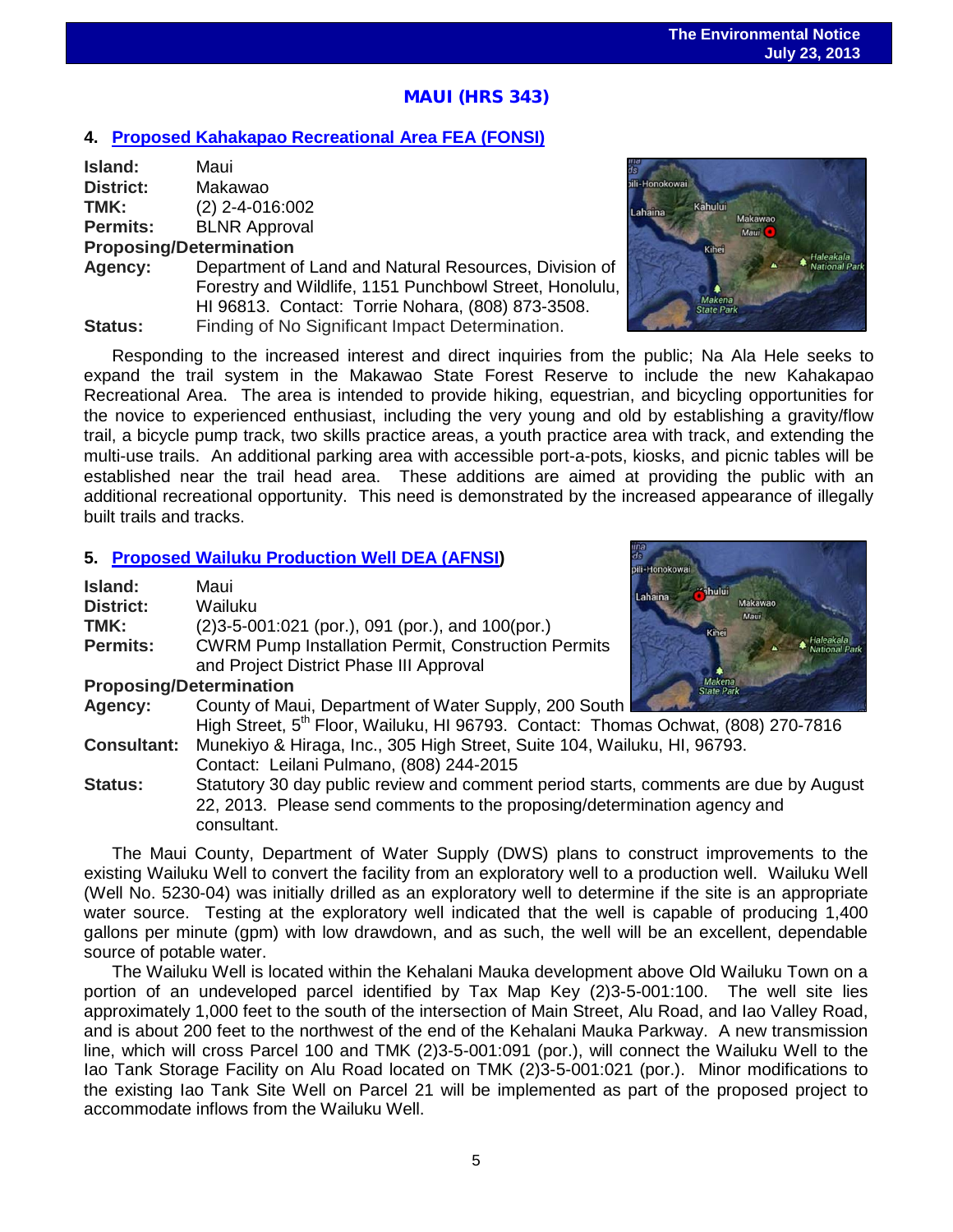Improvements required to convert the exploratory well into a production facility include the construction and installation of a submersible deepwell vertical turbine pump, piping, electrical controls, a control building, and a 920-foot long transmission line from the pumping station to the Iao Tank Storage facility.

#### O**ʻ**AHU (HRS 343)

#### **6. [Hale Uhiwai Nalu Addition](http://oeqc.doh.hawaii.gov/Shared%20Documents/EA_and_EIS_Online_Library/Oahu/2010s/2013-07-23-OA-FEA-5E-Hale-Uhiwai-Nalu-Addition.pdf) FEA (FONSI)**

| Island:            | Oʻahu.                                                                            |                                |
|--------------------|-----------------------------------------------------------------------------------|--------------------------------|
| <b>District:</b>   | Kalaeloa                                                                          | <b>North Shore</b>             |
| TMK:               | $(1)$ 9-1-013-054:0000                                                            | Wahiawā                        |
| <b>Permits:</b>    | <b>HCDA Development Permit</b>                                                    | Kahaluu<br>Mililani<br>Wajanae |
| <b>Applicant:</b>  | Cloudbreak Hawaii, LLC, P.O. Box 75329, Kapolei, HI 96707.                        | Kaned<br>Nanakuli Waipahu      |
|                    | Contact: Mr. Scott Fichter, (808) 330-6615                                        | anolei                         |
| <b>Approving</b>   |                                                                                   | <b>Honolulu</b>                |
| Agency:            | HHFDC, 677 Queen Street, Suite 300, Honolulu, HI 96813                            |                                |
|                    | Contact: Ms. Janice Takahashi, (808) 587-0639                                     |                                |
| <b>Consultant:</b> | Environmental Risk Analysis LLC, 820, West Hind Drive #240606, Honolulu, HI 96824 |                                |
|                    | Contact: Dr. Russell Okoji, (808) 391-9906                                        |                                |
| Status:            | Finding of No Significant Impact Determination.                                   |                                |

The Proposed Action (i.e., the addition of affordable housing units to Hale Uhiwai Nalu) will assist the State of Hawaii in addressing housing needs and provide support services for U.S. veterans. The Site is located in Barbers Point near Kalaeloa Airport. The project consists of constructing one or two new 4-story structures on approximately 6,000 square feet of land adjacent to the existing 80-unit Hale Uhiwai Nalu residential and services building.

The Proposed Action is consistent with the State's objective to create additional affordable housing. The Proposed Action would add up to 72 affordable housing units for very low to moderate income households and make support services such as outreach, substance abuse treatment, employment training and placement, and housing transition easily accessible. The first proposed building, comprised of approximately 2,400 square feet, would include 50 furnished studio apartments, a first floor community room and lobby, a roof top garden area, and an elevator to provide access to all floors. The parking lot would be restriped to provide 62 parking stalls. A second proposed building would add 22 additional residential units.

The project is partially funded through the State Rental Housing Trust Fund (RHTF). No significant impacts are anticipated from the proposed project. During construction, implementation of Best Management Practices would ensure no significant impacts to the environment. Beneficial impacts to Land Use Considerations and Zoning are anticipated assuming implementation of the Proposed Action.

# **7. Hinode Building - [79 N. Beretania Street Addition DEA \(AFNSI\)](http://oeqc.doh.hawaii.gov/Shared%20Documents/EA_and_EIS_Online_Library/Oahu/2010s/2013-07-23-OA-DEA-5B-Hinode-Building-79-N-Beretania-Street-Addition.pdf)**

| Island:                        | Oʻahu                                                                  |  |  |
|--------------------------------|------------------------------------------------------------------------|--|--|
| <b>District:</b>               | Chinatown                                                              |  |  |
| TMK:                           | $(1)1 - 7 - 4:19$                                                      |  |  |
| <b>Permits:</b>                | Potential Permits, Approvals, and Consultations                        |  |  |
|                                | Associated with the Proposed Action, building permits.                 |  |  |
| <b>Proposing/Determination</b> |                                                                        |  |  |
| Agency:                        | City and County of Honolulu, Department of Planning and                |  |  |
|                                | Permitting, 650 South King Street, 7 <sup>th</sup> Floor, Honolulu, HI |  |  |
|                                | 96813. Contact: Sery Berhanu, 808-768-8033                             |  |  |
|                                | Consultant: Don Hibbard, 45-287 Kokokahi Place, Kaneohe, HI 96744.     |  |  |
|                                | Contact: Don Hibbard, (808) 542-6230                                   |  |  |

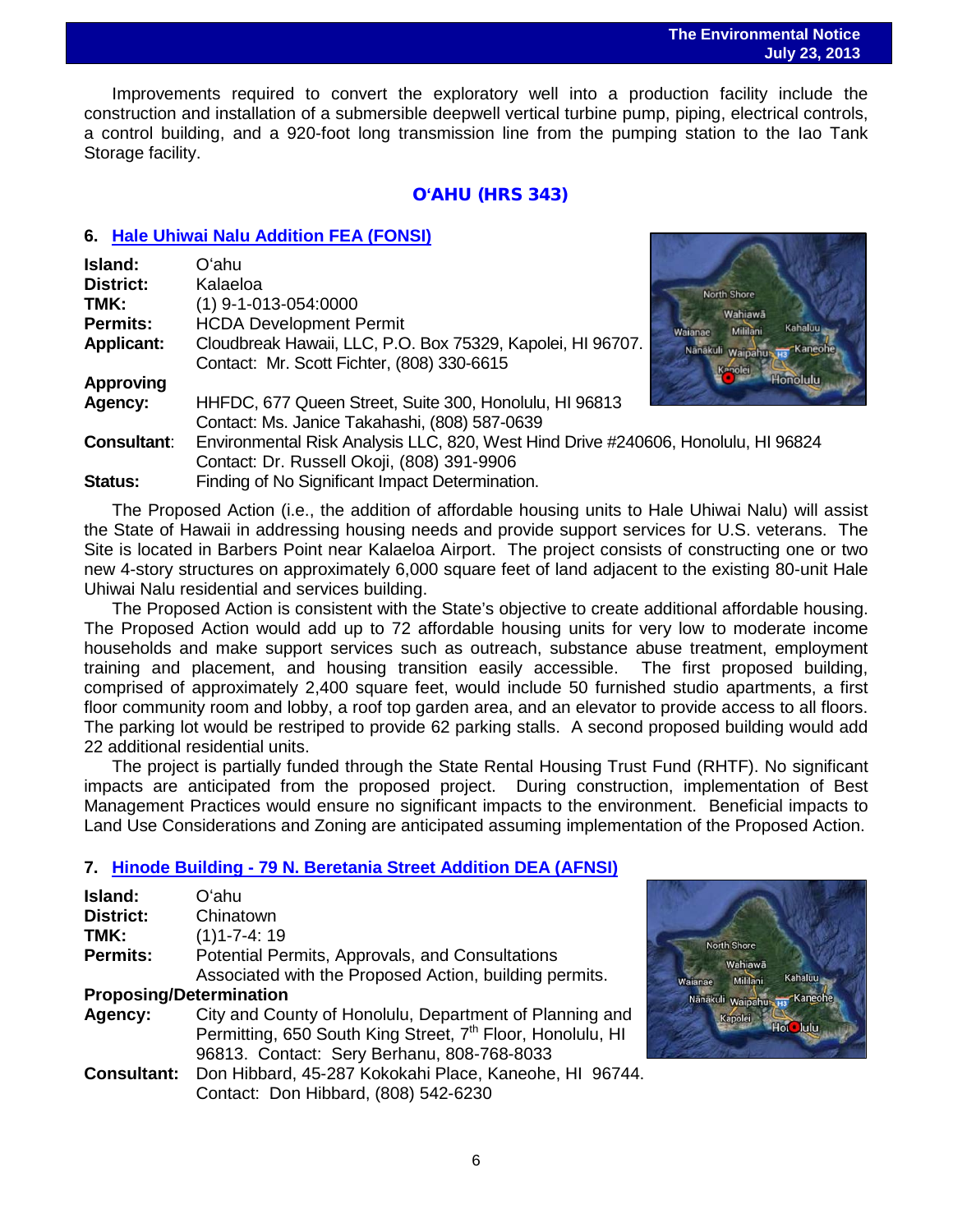**Status:** Statutory 30 day public review and comment period starts, comments are due by August 22, 2013. Please send comments to the proposing / determination agency and consultant.

This project involves the construction of a third floor addition to an existing two-story historic building located at 79 North Beretania Street in Chinatown. Currently, the first floor of the subject building is vacant and the second floor, a three-bedroom unit, is occupied by the Applicant. The proposed 1,443 square-foot addition consists of a living room, two bedrooms, two bathrooms, a kitchen and a laundry area. It will be accessed from the second floor through an existing stairway. This addition will occupy approximately the rear two-thirds of the roof area and will have a low pitched shed roof.

The Proposed Action is not anticipated to result in significant impacts to environmental resource areas. The implementation of standard Best Management Practices will ensure no significant impacts occur. The Proposed Action would have no indirect, secondary, or cumulative impacts to any environmental resource areas.

# **8. [Monge Residence Lanai Enclosure and Seawall](http://oeqc.doh.hawaii.gov/Shared%20Documents/EA_and_EIS_Online_Library/Oahu/2010s/2013-07-23-OA-DEA-5B-Monge-Residence-Lanai-Enclosure-and-Seawall-at-Ahinalu-Place.pdf) at Ahinalu Place DEA (AFNSI)**

| Island:                                                              | Oʻahu                                                                                |                                |
|----------------------------------------------------------------------|--------------------------------------------------------------------------------------|--------------------------------|
| <b>District:</b>                                                     | Hau'ula                                                                              |                                |
| TMK:                                                                 | $5 - 4 - 3:35$                                                                       | North Shore                    |
| <b>Permits:</b>                                                      | Various permits not limited to a Shoreline Setback                                   | Wahiawā                        |
|                                                                      | Variance, building permit, and shoreline certification                               | Kahaluu<br>Mililani<br>Waianae |
| <b>Proposing/Determination</b><br><b>Kaneohe</b><br>Nanakuli waipahu |                                                                                      |                                |
| Agency:                                                              | City and County of Honolulu, Department of Planning and                              |                                |
|                                                                      | Permitting, 650 South King Street, 7 <sup>th</sup> Floor, Honolulu, HI               | Kapolei<br><b>Honolulu</b>     |
|                                                                      | 96813. Contact: Ann Asaumi, (808) 768-8020                                           |                                |
| <b>Consultant:</b>                                                   | The Limtiaco Consulting Group, 680 Iwilei Road, Suite 430, Honolulu, HI 96817.       |                                |
|                                                                      | Contact: John Nakata, (808) 596-7790                                                 |                                |
| <b>Status:</b>                                                       | Statutory 30 day public review and comment period starts, comments are due by August |                                |
|                                                                      | 22, 2013. Please send comments to the proposing/determination agency and consultant. |                                |

The Applicant is seeking the approval of an after-the-fact Shoreline Setback Variance (SSV) to authorize an enclosed lanai and seawall in the 40-foot shoreline setback area of their property. No new development is being proposed on the property.

According to the Applicant, an existing covered lanai on the makai side of their residence was enclosed for use as a dining area. The enclosed area measures approximately 12-foot by 18-foot, and adds approximately 216 square feet of enclosed area to the dwelling. The shoreline on the Applicant's property is delineated by an unauthorized ungrouted rock seawall.

# **9. [Waiʻanae Valley Ranch Application for a Lease](http://oeqc.doh.hawaii.gov/Shared%20Documents/EA_and_EIS_Online_Library/Oahu/2010s/2013-07-23-OA-DEA-5E-Waianae-Valley-Ranch-Application-to-Lease.pdf) DEA (AFNSI)**

| Island:           | Oʻahu                                                                                |                               |
|-------------------|--------------------------------------------------------------------------------------|-------------------------------|
| <b>District:</b>  | Wai'anae                                                                             |                               |
| TMK:              | 8-5-006:004 (ranch parcel), (8-5-005:036 for parking lot only)                       | North Shore                   |
| <b>Permits:</b>   | City & County Building Permits, Grading/grubbing                                     | Wahiawā                       |
|                   | Permits, Conditional Use of Hawaii Archaeological                                    | Kahaluu<br>Mililan<br>Walanae |
|                   | Inventory Surveys (AIS) + historic recovery/mitigation                               | Nanakuli waipahus na Kaneohe  |
|                   | plans to SHPD                                                                        | Kapolei                       |
| <b>Applicant:</b> | Ka'ala Farm, Inc., PO Box 630, Wai'anae HI 96792.                                    | Honolulu                      |
|                   | Contact: Eric Enos, (808) 696-4954, eric@kaala.org and                               |                               |
|                   | Ho'omau Ke Ola, PO Box 837, Wai'anae HI 96792. Contact: Dr. Patti Isaacs, (808) 696- |                               |
|                   | 4266, p.isaacs@hoomaukeola.com                                                       |                               |

7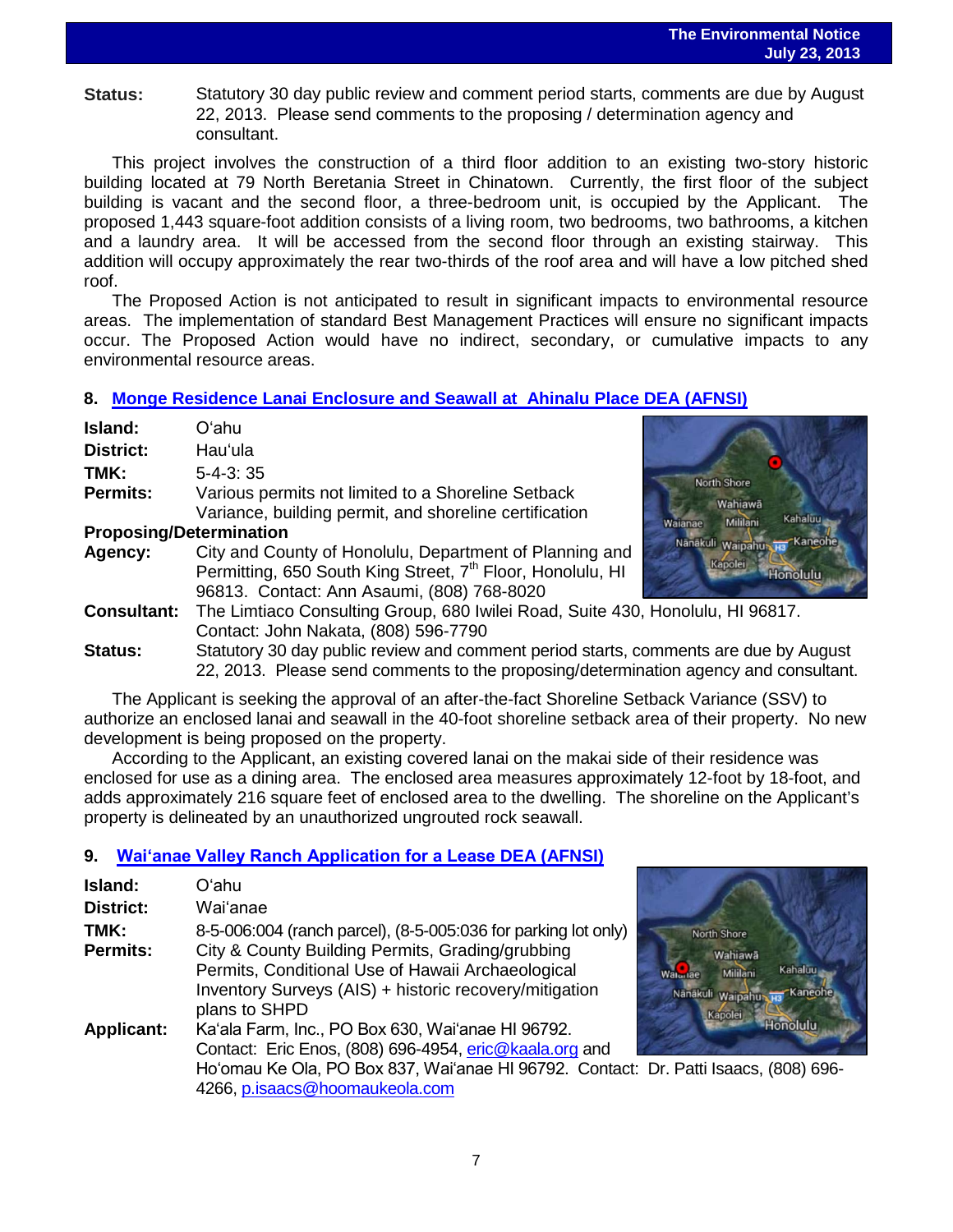# **Approving**

| Agency:            | Department of Land and Natural Resources, Land Division, 1151 Punchbowl Street,      |
|--------------------|--------------------------------------------------------------------------------------|
|                    | Room 220, Honolulu HI 96813. Contact: Barry Cheung (808) 587-0430,                   |
|                    | barry.w.cheung@hawaii.gov                                                            |
| <b>Consultant:</b> | Townscape, Inc., 900 Fort Street Mall, Suite 1160, Honolulu HI 96813                 |
|                    | Contact: Tina Speed (808) 536-6999, tina@townscapeinc.com                            |
| <b>Status:</b>     | Statutory 30 day public review and comment period starts, comments are due by August |
|                    | 22, 2013. Please send comments to the applicant, approving agency and consultant.    |

Kaʻala Farm, Inc. (KFI) and Hoʻomau Ke Ola (HKO), both non-profit organizations, are applying for a joint lease of the property formerly known as Waiʻanae Valley Ranch. The Land Board gave preliminary lease approval to KFI pending the results of this Environmental Assessment. For final lease processing, KFI and HKO wish to be added as joint lessees.

The applicants' proposed actions for this DLNR property include four discrete "project areas" 1. "Ranch Headquarters & Organic Farm": Basic site infrastructure improvements for the development of a small organic farm/community garden area with operational facilities. 2. "Cultural Restoration Pilot Project": Heiau maintenance and re-planting of historic dryland fields. 3. "Expansion of Restoration Pilot Project" from a small test area to a larger expanded area. 4. "Road and Firebreak Maintenance, Flood Mitigation": General firebreak maintenance in and around the property and various flood mitigation measures in dry gulches.

The overall goals of the proposed actions are to return part of the parcel to active agricultural use, and protect/preserve the many important cultural sites on the property. The proposed actions are meant to restore pono to the land and the community by perpetuating Native Hawaiian cultural practices and stewardship methods in an educational/healing context.

# WITHDRAWL FROM CHAPTER 343 PROCESS

[In accordance with HAR 11-200-23\(f\), the Department of Land and Natural Resources \(DLNR\) has](http://oeqc.doh.hawaii.gov/Shared%20Documents/EA_and_EIS_Online_Library/OTHER%20CHAPTER%20343%20NOTICES/2013-07-23-OA-Withdrawl-DEA-Kenai-Industrial-Park.pdf)  [withdrawn the Kenai Industrial Park Draft Environmental Assessment](http://oeqc.doh.hawaii.gov/Shared%20Documents/EA_and_EIS_Online_Library/OTHER%20CHAPTER%20343%20NOTICES/2013-07-23-OA-Withdrawl-DEA-Kenai-Industrial-Park.pdf) which was published in The Environmental Notice on February 8, 2013. Since publication, DLNR Division of Forestry and Wildlife (DOFAW), has determined that the proposed Habitat Conservation Plan and Incidental Take License do not trigger the Chapter 343 process.

# EXEMPTION DECLARATION

The Hawaiʻi County [Planning Department exempted the Bill Healy Foundation](http://oeqc.doh.hawaii.gov/Shared%20Documents/EA_and_EIS_Online_Library/OTHER%20CHAPTER%20343%20NOTICES/2013-07-23-HI-5E-EXD-Bill-Healy-Foundation-SMA-Use-Permit.pdf) from the preparation of an environmental study for continued use of the privately owned beach park and retention of certain as-built improvements including a rock wall along a portion of the southern property line, a community garden area, landscaping and irrigation system, and related improvements. The project is located at Kahauloa 1st, South Kona, Hawaiʻi. The Hawaiʻi County Planning Department has determined that the project activities will have will have minimal or no significant impact on the environment and is therefore exempt from the preparation of an environmental assessment.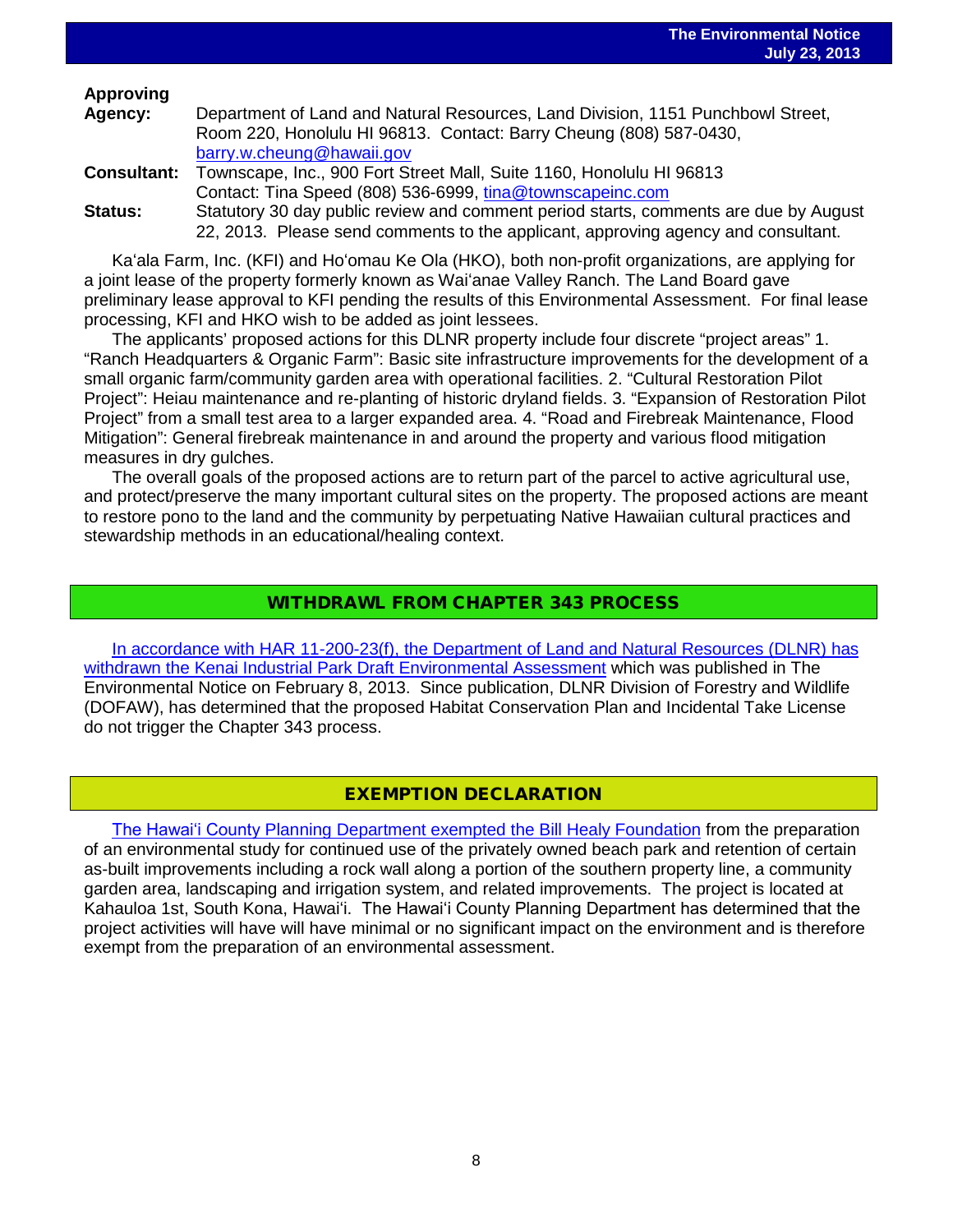# i<br>I COASTAL ZONE MANAGEMENT NOTICES

#### **Special Management Area (SMA) Minor Permits**

The SMA Minor permits below have been approved (HRS 205A-30). For more information, contact the county/state Planning Department. Honolulu (768-8014); Hawaiʻi (East HI, 961-8288; West HI, 323-4770); Kauaʻi (241-4050); Maui (270-7735); Kakaʻako or Kalaeloa Community Development District (587-2841).

| Location (TMK)                                     | <b>Description (File No.)</b>                                                | <b>Applicant/Agent</b>                      |
|----------------------------------------------------|------------------------------------------------------------------------------|---------------------------------------------|
| Hawai'i: South Kona (8-3-006: 019, 030 and<br>033) | Ke'ei Wastewater Improvement Project (SMM<br>$13 - 275$                      | Kamehameha Schools Bishop<br>Estates (KSBE) |
| Maui: (2-1-008: 105)                               | Swimming Pool/Spa (SM2 20130070)                                             | Marc A Taron                                |
| Maui: Kahului (3-8-007: 040)                       | Smart Grid Demo Project (SM2 20130074)                                       | Jared Chang                                 |
| Maui: (4-6-031: 002)                               | Replace Decayed Wood Lanai and Sidewalk<br>with Concrete Slab (SM2 20130075) | Dave Frederick                              |
| Maui: Kihei (3-9-009: 008)                         | Event Fundraisers (SM2 20130076)                                             | Gary Passon and Charlene<br>Schulenburg     |
| Maui: Lahaina (4-6-008: 004)                       | Install Sign (SM2 20130078)                                                  | Rolf Egli                                   |
| Maui: Kihei (3-8-013: 006)                         | Site and Drainage Renovation (SM2<br>20130079)                               | Marie Kimmey                                |
| Moloka'i: (5-4-002: 001)                           | Demolition of Damaged Structure (SM6<br>20130004)                            | Hotel Moloka'i                              |

# SHORELINE NOTICES

#### **Shoreline Certification Applications**

The shoreline certification applications above are available for review at the DLNR Offices on Kauaʻi, Hawaiʻi, Maui, and Honolulu, 1151 Punchbowl Street, Room 220 (HRS 205A-42 and HAR 13-222-12). All comments shall be submitted in writing to the State Land Surveyor, 1151 Punchbowl Street, Room 210, Honolulu, HI 96813 and postmarked no later than 15 calendar days from the date of the public notice of the application. For more information, call Ian Hirokawa at 587-0420.

| File No. | Date    | Location                                                                                                                                                                                                                                                                                                                               | <b>Applicant/Owner</b>                                                                | TMK         |
|----------|---------|----------------------------------------------------------------------------------------------------------------------------------------------------------------------------------------------------------------------------------------------------------------------------------------------------------------------------------------|---------------------------------------------------------------------------------------|-------------|
| MA-550   | 6/25/13 | Lot 54 of Land Court Application 1744 as shown<br>on Map 19 "Whalers Village Shopping Complex"<br>being a portion of Royal Patent 2567, Land<br>Commission Award 7715, Apana 3 to Lota<br>Kamehameha situate at Hanakaoo, Lahaina,<br>Maui<br>Address: 2435 Ka'anapali Parkway, H-6<br>Purpose: Building and other permitting purposes | Newcomer-Lee Land<br>Surveyors, Inc./ WV Sub.<br>LLC.                                 | 4-4-008:001 |
| MA-551   | 7/10/13 | Lot D-1-A-1 of the North Beach Subdivision, IIA<br>situate at Honokowai, Ka'anapali, Lahaina, Maui<br>Address: 130 Kai Malina Parkway<br>Purpose: Shoreline setback                                                                                                                                                                    | Austin, Tsutsumi &<br>Associates, Inc./ Honua Kai<br>Condominium Association,<br>Inc. | 4-4-014:006 |
| HA-468   | 7/8/13  | Lot 29 of Vacationland Hawai'i Subdivision (F.P.<br>814) L.C. Aw. 8559, Apana 5 situate at Kapoho,<br>Puna, Island of Hawai'i<br>Address: N/A<br>Purpose: Determine shoreline setback for<br>building purposes                                                                                                                         | The Independent Hawai'i<br>Surveyors, LLC/Stephen<br>Hagg                             | 1-4-068:017 |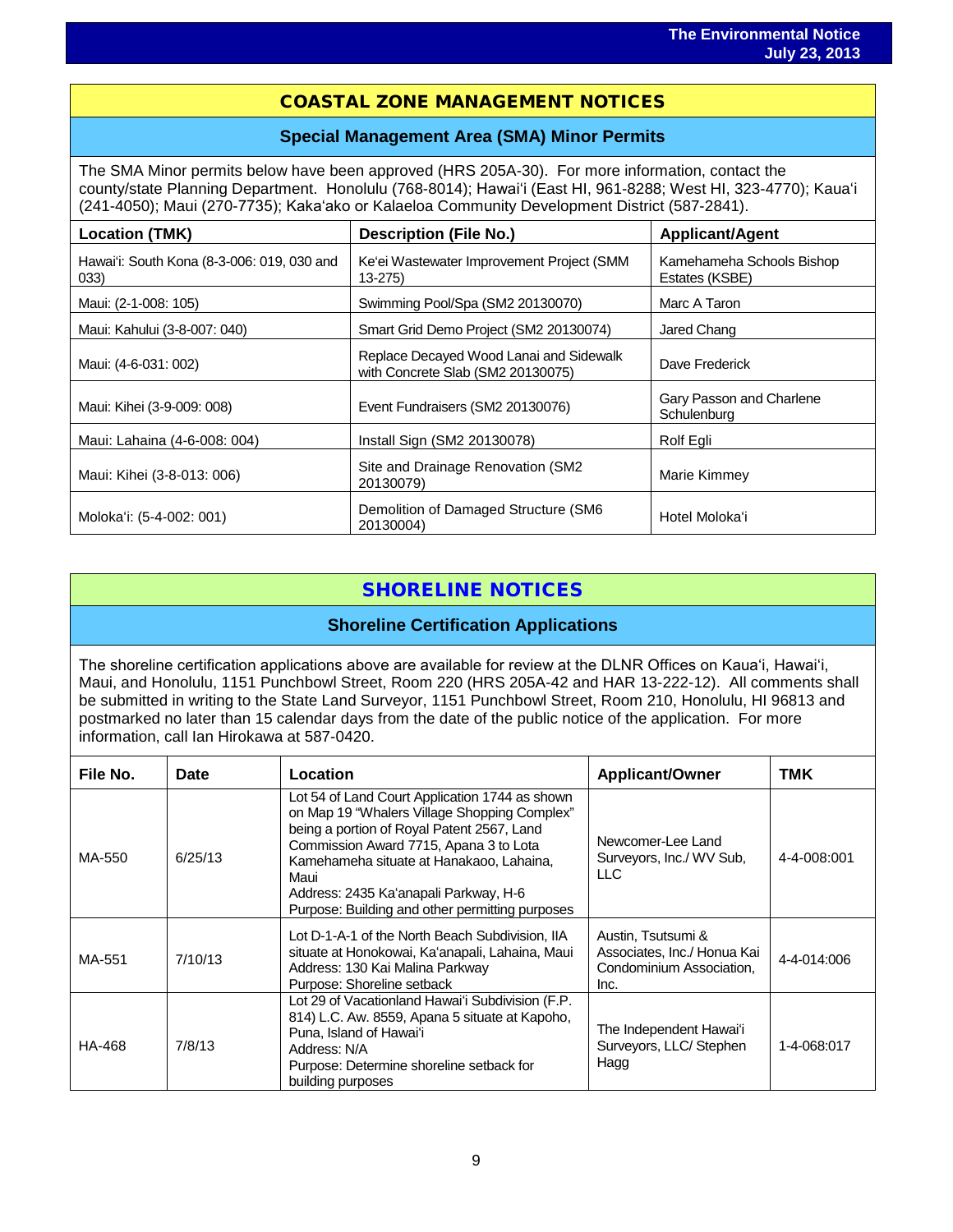# i<br>I **Shoreline Certifications and Rejections**

The shoreline notices below have been proposed for certification or rejection by DLNR (HRS 205A-42 and HAR 13-222-26). Any person or agency who wants to appeal shall file a notice of appeal in writing with DLNR no later than 20 calendar days from the date of this public notice. Send the appeal to the Board of Land and Natural Resource, 1151 Punchbowl Street, Room 220, Honolulu, HI 96813.

| File No.      | <b>Proposed/Rejected</b>                   | Location                                                                                                                                                                                                                      | <b>Applicant/Owner</b>                               | <b>TMK</b>  |  |  |  |
|---------------|--------------------------------------------|-------------------------------------------------------------------------------------------------------------------------------------------------------------------------------------------------------------------------------|------------------------------------------------------|-------------|--|--|--|
| KA-375        | <b>Proposed Shoreline</b><br>Certification | Lot 3 "Princeville at Hanalei" being a portion of Parcel<br>1-B, Unit XI, being also a portion of Grant 4845 to<br>Albert S. Wilcox situate at Hanalei, Halelea, Kaua'i<br>Address: Kaui Road<br>Purpose: Delineate shoreline | Steve Garner/ Bali<br>Hai Villas Ltd.<br>Partnership | 5-4-005:037 |  |  |  |
| MA-531        | Rejection                                  | Allotment No. 12 Hui Land of Mailepai, Napili 2 & 3,<br>Ka'anapali, Maui<br>Address: 65 Hui Road<br>Purpose: Renovation purposes                                                                                              | Arthur Valencia/Hale<br>Napili Apartments            | 4-3-002:024 |  |  |  |
| <b>HA-457</b> | Rejection                                  | Portion of Land Commission Award 4700 to Luhilea.<br>Alae, South Hilo, Hawai'i<br>Address: Kahoa Street<br>Purpose: Determine shoreline setback                                                                               | Diana<br>Evans/Edmund C.<br>Olson Trust #2           | 2-6-025:001 |  |  |  |

# SECTION 106 NOTICE

#### **Kaʻena Point Satellite [Tracking Station, Building 39005 Upgrades Section 106 Review](http://oeqc.doh.hawaii.gov/Shared%20Documents/EA_and_EIS_Online_Library/NEPA%20and%20Other%20Documents/2013-07-23-Section-106-Review-for-Upgrade-to-Kaena-Point-Satellite-Tracking-Station.pdf)**

| Island:   | Oʻahu |
|-----------|-------|
| Dirichlet | $M_i$ |

**District:** Waiʻanae and North Shore (Waialua)

**TMK:** (1) 6900-3005

**Permits:** NA

**Proposing/Approving Agency:** United States Air Force (USAF), Kaʻena Point Satellite Tracking Station P.O. Box 868, Waiʻanae, HI 96792. Contact: Mr. Lance Hayashi, (808) 697-4314

**Consultant**: NA

**Status:** Comments due no later than August 22, 2013 to Mr. Lance Hayashi, Det 3, 21 SOPS/CE

The US Air Force (USAF), Detachment 3, 21st Space Operations Squadron (Det 3, 21 SOPS) proposes to decommission the Building 39005 antenna core facilities at Kaʻena Point Satellite Tracking Station, and install an upgraded antenna core. The undertaking would reuse the existing building and legacy 60-foot dish antenna, resulting in minor alterations to the facility.

The proposed undertaking includes alteration for reuse of Building 39005, a Cold War-era antenna facility, including removal of the core electronics; the legacy antenna would remain in place. The facility is less than 50 years old and is similar to other existing USAF satellite tracking assets. Modifications to Building 39005 would require several exterior wall penetrations. Based on the Hawaiʻi State Historic Preservation Division (SHPD)'s December 2010 Section 106 concurrence letter with the USAF's determination of "no adverse effect" for demolition of this building, and the completed Historic American Engineering Record (HAER) Level II that included Building 39005, KPSTS has requested SHPD's concurrence with its conclusion that alteration for reuse of Building 39005 and its the antenna facility will have "no adverse effect" on historic properties.

This document will also be available for review at the Waiʻanae Public Library and the Waialua Public Library during the review period ending August 22, 2013.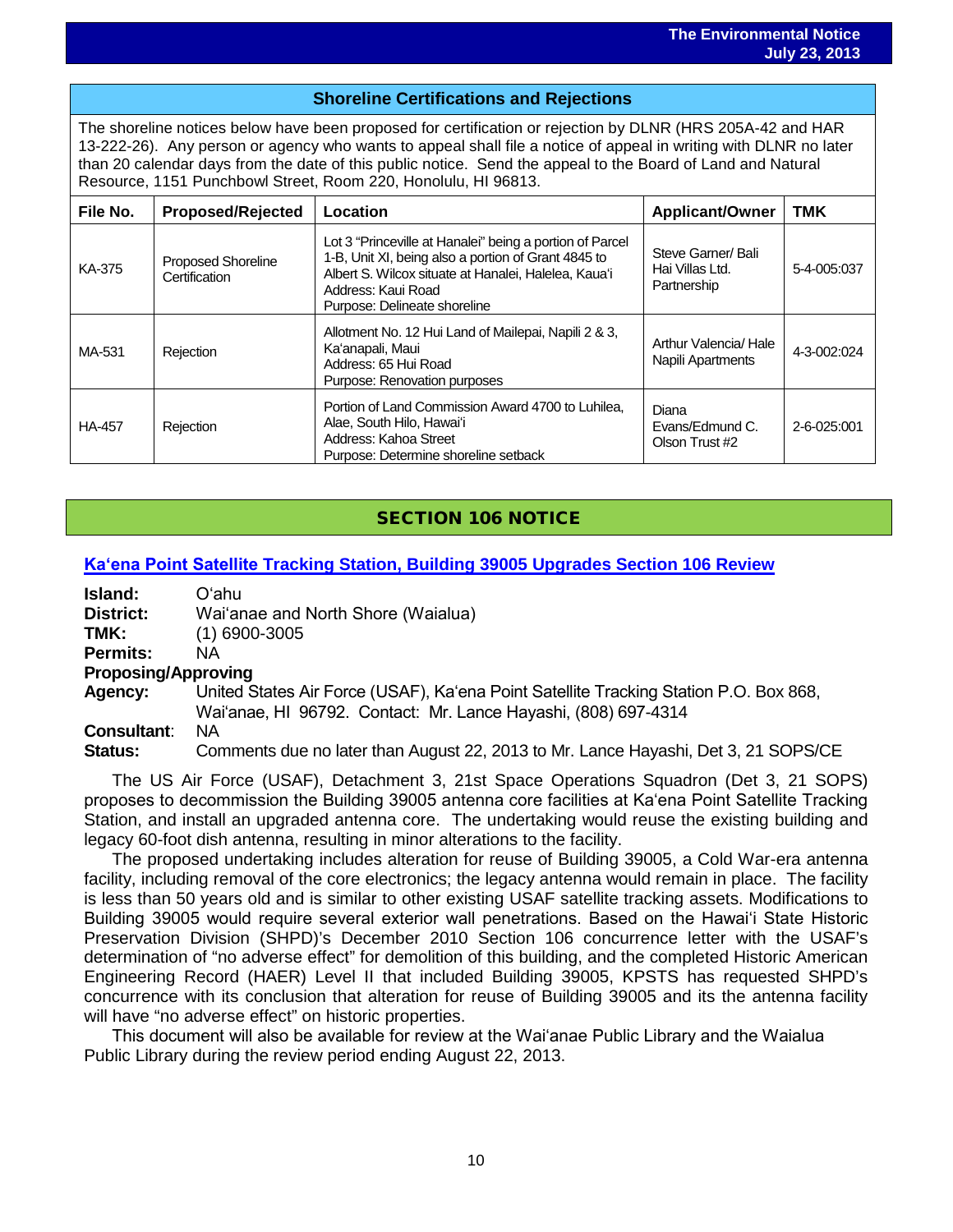# i<br>I FEDERAL NOTICES

#### 1. Hawaiʻ[i Institute of Marine Biology, University of Hawai](http://www.gpo.gov/fdsys/pkg/FR-2013-07-18/pdf/2013-17173.pdf)ʻi Received a Permit to Conduct Research on [Captive Cetaceans](http://www.gpo.gov/fdsys/pkg/FR-2013-07-18/pdf/2013-17173.pdf) – July 18, 2013

Notice is hereby given that a permit has been issued to Paul Nachtigall, Ph.D., Hawaiʻi Institute of Marine Biology, University of Hawaiʻi, and P.O. Box 1106, Kailua, HI 96734 to conduct research on captive cetaceans. On April 9, 2013, notice was published in the Federal Register (78 FR 21112) that a request for a permit to conduct research on captive cetaceans had been submitted by the above-named applicant. The requested permit has been issued under the authority of the Marine Mammal Protection Act of 1972, as amended (16 U.S.C. 1361 et seq.); and the regulations governing the taking and importing of marine mammals (50 CFR part 216).

Permit No. 16992 authorizes research on basic hearing and echolocation in three bottlenose dolphins (Tursiops truncatus) and one false killer whale (Pseudorca crassidens) maintained in captivity at the Hawaiʻi Institute of Marine Biology in Kaneʻohe, Hawaiʻi. Researchers will conduct hearing measurements using suction cup sensors to monitor electrical signals in the brain in response to sound and echolocation clicks. Temporary threshold shift experiments will be conducted on one adult male bottlenose dolphin. The research is accomplished using trained behaviors in which the animals voluntarily participate and can leave the testing area at any time.

In compliance with the National Environmental Policy Act of 1969 (42 U.S.C. 4321 et seq.), a final determination has been made that the activity proposed is categorically excluded from the requirement to prepare an environmental assessment or environmental impact statement.

The permit and related documents are available for review upon written request or by appointment in the following offices: Permits and Conservation Division, Office of Protected Resources, NMFS, 1315 East-West Highway, Room 13705, Silver Spring, MD 20910; phone (301)427-8401; and Pacific Islands Region, NMFS, 1601 Kapiʻolani Blvd., Room 1110, Honolulu, HI 96814-4700; phone (808)944-2200. For further information contact: Amy Sloan or Jennifer Skidmore (301)427-8401.

2. [Request for Extension of Approval to Collect Information associated with the Regulations for the](http://www.gpo.gov/fdsys/pkg/FR-2013-07-10/pdf/2013-16546.pdf)  [Interstate Movement of Fruit from Hawai](http://www.gpo.gov/fdsys/pkg/FR-2013-07-10/pdf/2013-16546.pdf)ʻi - July 10, 2013

This notice announces the Animal and Plant Health Inspection Service's intention to request an extension of approval of an information collection associated with the regulations for the interstate movement of fruit from Hawaiʻi.

The Plant Protection Act (7 U.S.C. 7701 et seq.) authorizes the Secretary of Agriculture to restrict the importation, entry, or interstate movement of plants, plant products, and other articles to prevent the introduction of plant pests into the United States or their dissemination within the United States. The regulations in 7 CFR part 318, State of Hawaiʻi and Territories Quarantine Notices, prohibit or restrict the interstate movement of fruits, vegetables, and other products from Hawaiʻi, Puerto Rico, the U.S. Virgin Islands, and Guam to the continental United States to prevent the spread of plant pests or noxious weeds.

For information on the regulations for the interstate movement of fruit from Hawaiʻi, contact Mr. David Lamb, Regulatory Coordination Specialist, RPM, PPQ, APHIS, 4700 River Road, Unit 133, Riverdale, MD 20737; (301) 851-2103. For copies of more detailed information on the information collection, contact Mrs. Celeste Sickles, APHIS' Information Collection Coordinator, at (301) 851-2908.

You may submit comments by either of the following methods: Federal eRulemaking Portal: Go to [http://www.regulations.gov/#!documentDetail;](http://www.regulations.gov/#!documentDetail) D=APHIS-2013-0054-0001. Postal Mail/Commercial Delivery: Send your comment to Docket No. APHIS-2013-0054, Regulatory Analysis and Development, PPD, APHIS, Station 3A-03.8, 4700 River Road, Unit 118, Riverdale, MD 20737-1238.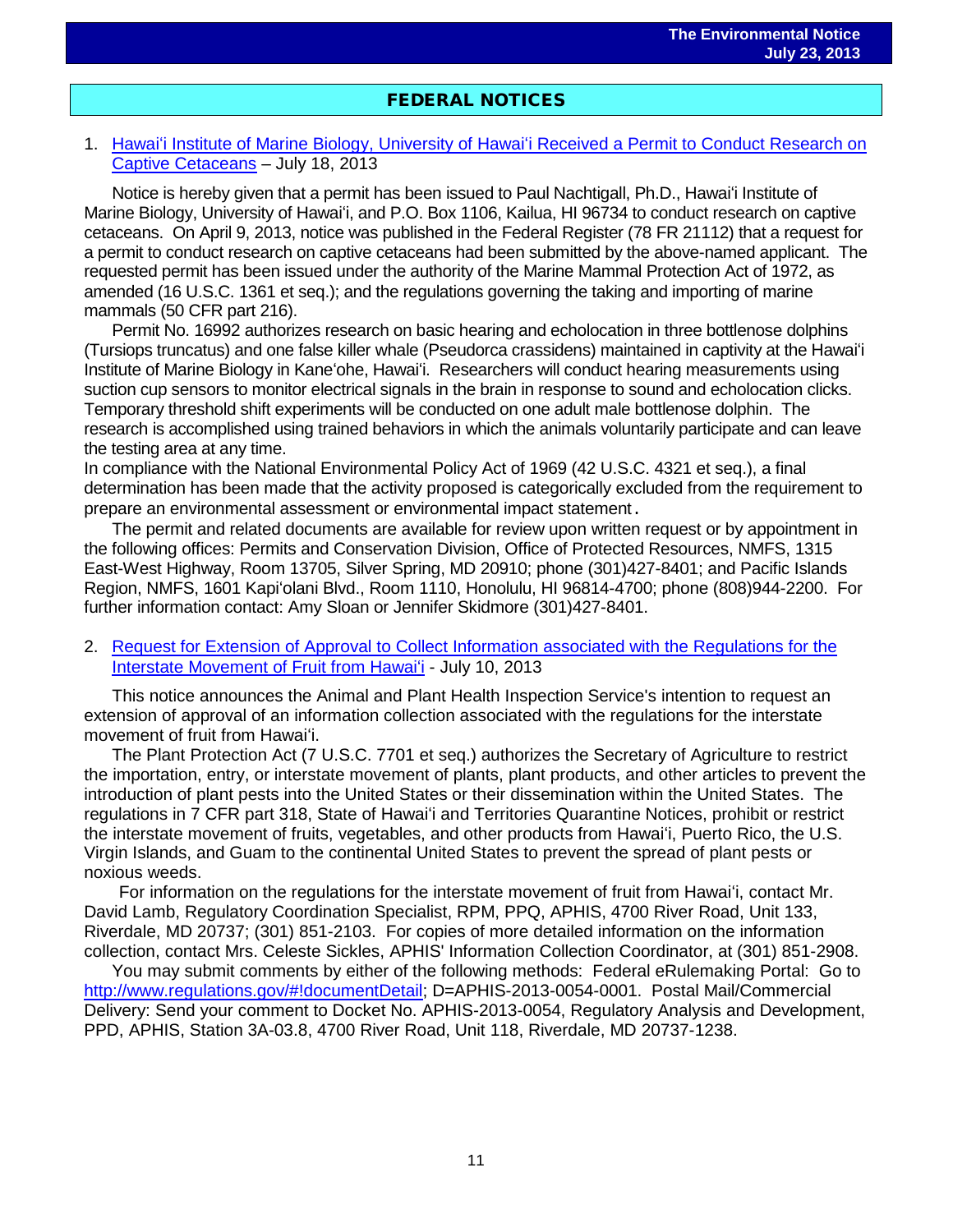# 3. [Noise Exposure Map Notice for Hilo International Airport -](http://www.gpo.gov/fdsys/pkg/FR-2013-07-09/pdf/2013-16451.pdf) July 9, 2013<br>3. Noise Exposure Map Notice for Hilo International Airport - July 9, 2013

The FAA announces its determination that the noise exposure maps submitted for Hilo International Airport are in compliance with applicable requirements of Title 14, Code of Federal Regulations (CFR) Part 150 (hereinafter referred to as "Part 150"), effective May 31, 2013. Under 49 U.S.C. section 47503 of the Aviation Safety and Noise Abatement Act (hereinafter referred to as "the Act"), an airport operator may submit to the FAA noise exposure maps which meet applicable regulations and which depict non-compatible land uses as of the date of submission of such maps, a description of projected aircraft operations, and the ways in which such operations will affect such maps. The Act requires such maps to be developed in consultation with interested and affected parties in the local community, government agencies, and persons using the airport. An airport operator who has submitted noise exposure maps that are found by FAA to be in compliance with the requirements of Part 150, promulgated pursuant to the Act, may submit a noise compatibility program for FAA approval which sets forth the measures the operator has taken or proposes to take to reduce existing non-compatible uses and prevent the introduction of additional non-compatible uses. This notice is effective July 9, 2013, and applicable May 31, 2013.

For further information contact: Gordon Wong, Environmental Protection Specialist, FAA Western-Pacific Region, Honolulu Airports District Office, 300 Ala Moana Boulevard, Room 7-128, Honolulu, Hawaiʻi, telephone number (808) 541-1232. Documents reflecting this FAA action may be reviewed at this same location.